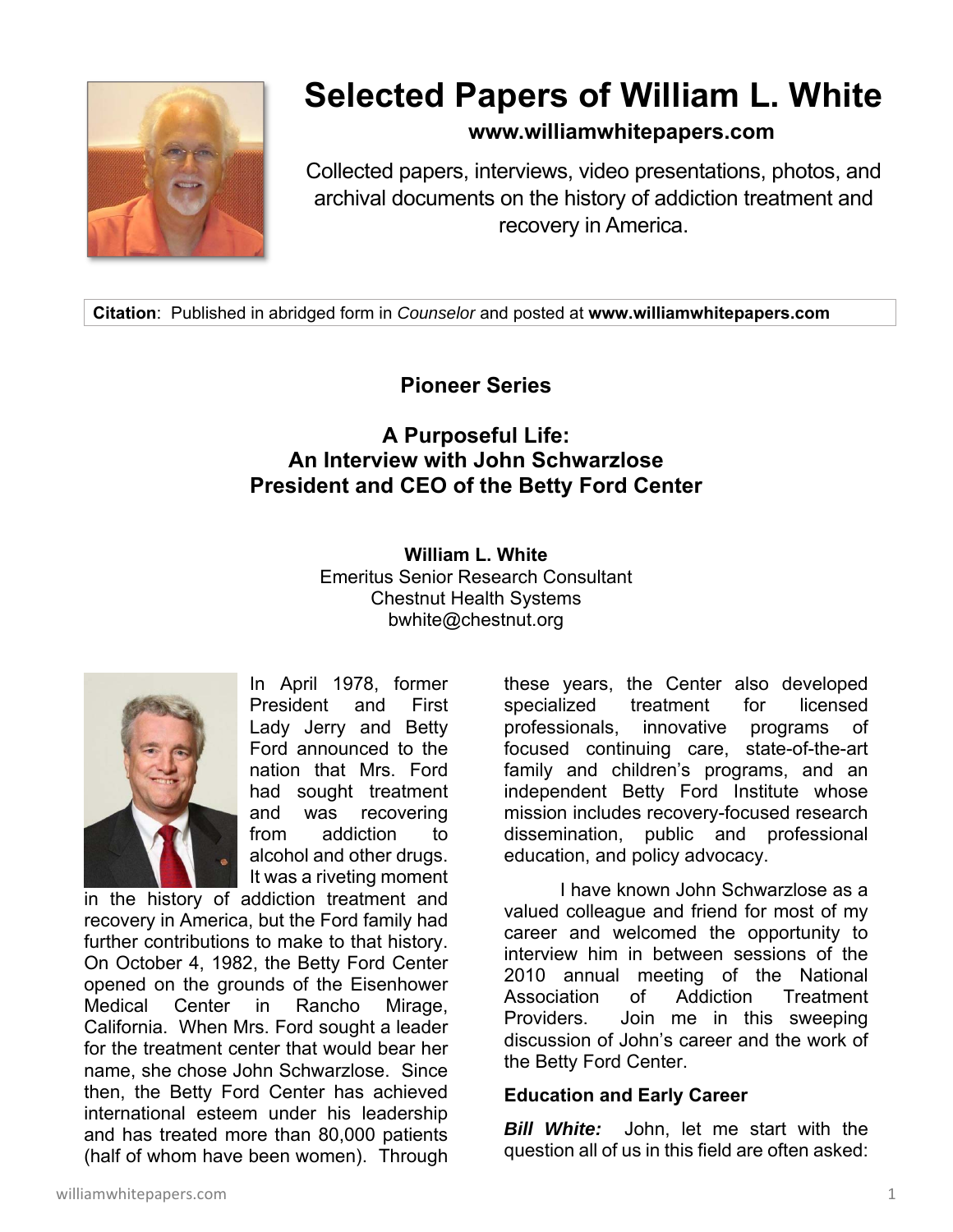"How did you choose to work in this most unusual profession?"

John Schwarzlose: Well, it's an interesting story. When John F. Kennedy was President, he pushed legislation that sparked the community mental health movement. In response, a professor of Psychology at Northern Illinois University where I did my undergraduate studiesstarted a Master's program in Community Mental Health. I enrolled in that program, which combined elements of community and educational psychology. A major aspect of the program was work within the community, so in 1971, I began working at Singer Zone Center in Rockford, Illinois. The Center was a state psychiatric facility designed to help patients in aging state hospitals re-enter their local communities after years of institutionalization. I was fortunate to meet a psychiatrist named David Stinson who had a particular passion for the treatment of alcoholism. I liked working with alcoholics and was impressed with the dramatic changes that were possible in their lives. So, I went back after a semester at Singer and told my professors that I wanted to pursue a career in the alcoholism field. They were appalled. They said, "Why would a bright young man want to work with alcoholics and addicts? That would be such a waste of your time." In spite of their discouragement, I continued to pursue this interest with a visit to the Alcoholism Treatment Unit at Lutheran General Hospital, where Dr. Nelson Bradley; Gene Rossi, a psychologist; the Rev. John Keller, this incredible Lutheran minister; and others were adapting the Minnesota Model of alcoholism treatment for delivery within a community hospital. Through them, I became even more excited about the future of alcoholism treatment.

*Bill White:* What was the first job you obtained in the field?

**John Schwarzlose:** I ended up working as an evening counselor for the Peoria Area Council on Alcoholism for the robust salary of \$8,000 a year. I worked out of an outreach center for Skid Row alcoholics on the far south side of Peoria—an area once known

for its houses of prostitution. The Council had gone to the county board and asked, "How much does it cost you to put someone in jail overnight for public drunkenness?" They said "29 dollars." The Council said, "Drop them off at our place, and for the same price, we'll take care of them and keep them out of your jails." They thought that was a great deal. So, there I was: 22 years old, with a Master's Degree, thinking I knew far more than I really did, and working for a much older recovering alcoholic who smoked one cigarette after another. The whole thing was a kind of trial by fire. I worked the 3 to 11 shift and got to know alcoholism up close and personal—with guys vomiting and going into DTs. We had no medicine, no nurses, only tender love and care. And of course, I learned more from that experience than all of the books I had read in school.

*Bill White:* What are some of the lessons you took from that work?

*John Schwarzlose:* By far, the biggest lesson was to never give up on anyone. Here were these homeless men living on the streets, rejected by society, with apparently little prospects for future recovery. And yet I witnessed such recoveries. I remember one Navy veteran who had lost an arm in the war who I saw really beginning to get it. He came to me one day and said, "John, there is a great speaker tonight at a 12-Step meeting in town. Would you come to the meeting with me?" Well, I was having a second date that night with the woman who has now been my wife for the past 36 years. So, I called her and I said, "I know we were going to go have something to eat, but is it ok if I take you to an open AA meeting first?" She should've known right then. I saw men virtually reborn through that work.

*Bill White:* What was the next position you held?

*John Schwarzlose:* In 1974, the Peoria Mental Health Clinic was forced to hire an alcoholism counselor as a condition of their federal funding. So, the Clinic director hired me for \$12,000 a year on the condition that I generate that amount of patient fees to cover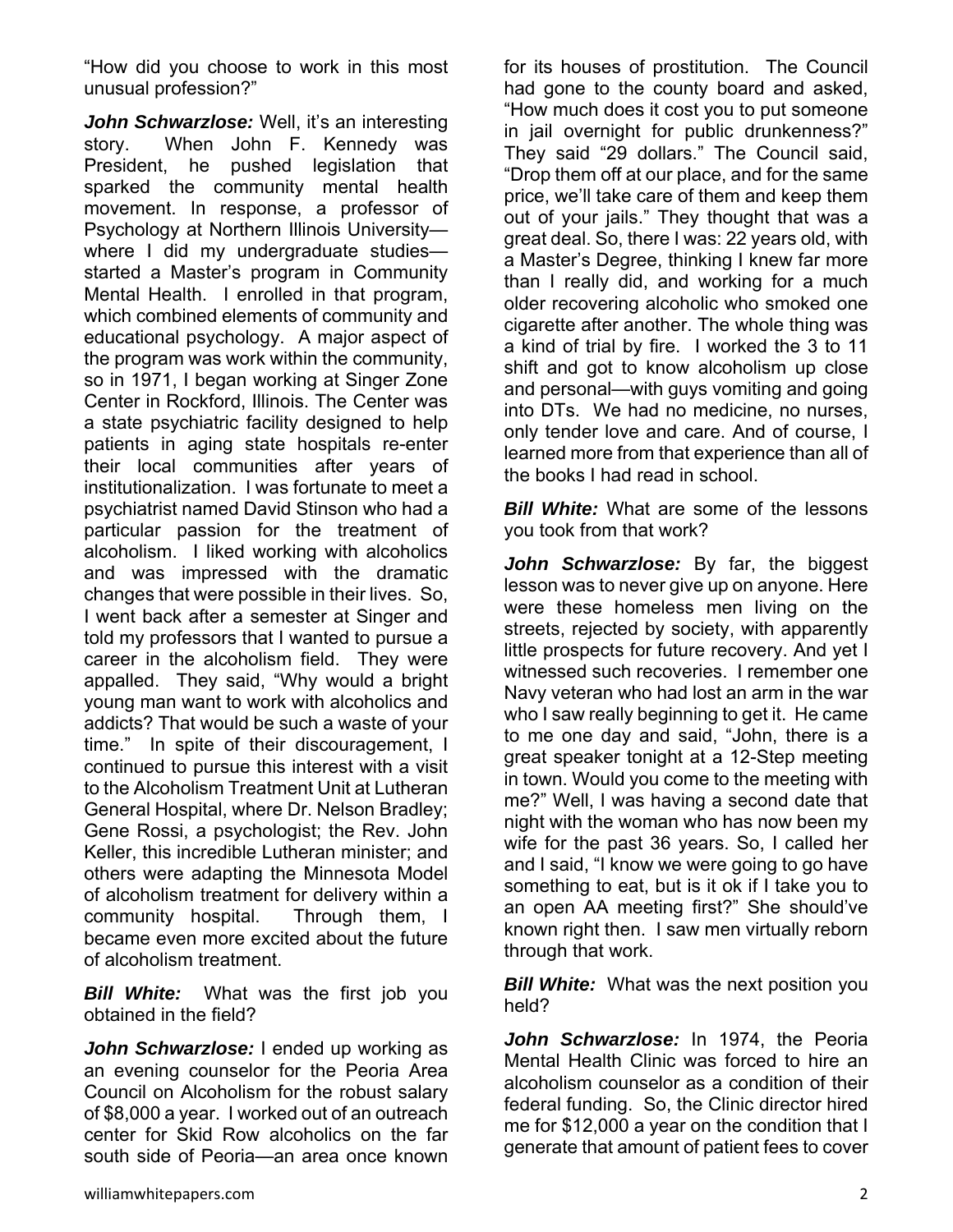my salary. So, I went to work as the token alcoholism counselor at the Peoria Mental Health Clinic in hopes I could generate enough fees to support my plan to get married later that year. There were some experienced therapists there who taught me a great deal about group and individual therapy. I also started getting more involved in the larger alcoholism field at this time by going to conferences and visiting the few other programs that existed.

*Bill White:* Peoria's a pretty good sized city, and yet in 1971, you're describing a city with few alcoholism treatment resources and not much of a larger field at this time.

*John Schwarzlose:* There wasn't. Most people going to inpatient alcoholism treatment at this time had to go to Hazelden in Minnesota, Lutheran General Hospital near Chicago, or a bit later to the Hyland Center at St. Anthony's Medical Center in St. Louis. Most communities at this time did not have local inpatient alcoholism treatment.

*Bill White:* Was this when you enrolled in a PhD program?

John Schwarzlose: Yes, I got married and started to work on a doctorate degree in Psychology at Northern Illinois University. I traveled to night classes while working days. My wife was a schoolteacher and like so many young people, we were moving in a lot of different directions. But I stayed at the Peoria Mental Health Center, which became the Human Service Center in 1977. became the Coordinator of the alcohol and drug division and had three counselors working for me.

**Bill White:** How did the opportunity to move to Proctor Hospital come about?

John Schwarzlose: Proctor Hospitalwhich was the smallest of the three hospitals in Peoria—decided that they wanted to have an inpatient alcoholism unit, and they contracted with Dan Anderson of Hazelden to help them plan the unit. I was hired by Dan Anderson and John Smith, the administrator at Proctor, to open the unit. In preparation, I spent five weeks at Hazelden in the Fall of

1978. They wanted me to learn everything about Hazelden, so I began the experience by going through the program as if I were a patient. I arrived at Hazelden on a cold, rainy Sunday night and went to Ignatia Hall—the entry unit—suitcase in hand, wet and shivering. An LVN greeted me and took her two hands and wrapped them around mine to warm them and looked at me and said, "We're really glad you're here." She didn't know if I was a patient or a visiting dignitary. And I thought, "How welcoming and accepting!" That's the first lesson I learned at Hazelden.

 I spent five weeks at Hazelden and learned some incredible lessons that have stuck with me over my career. I went back to Peoria and in February of 1979, we opened a 35-bed treatment center on the fourth floor of Proctor Hospital. The unit was successful from the beginning, due in great part to the relationships we formed with such major employers as John Deere and Caterpillar. Like many other programs of that era, we modeled ourselves on the Minnesota Model. One of the hardest things we faced was finding doctors to serve as our physicians. And my work there kept me in touch with Dan Anderson, who had become something of a mentor to me.

*Bill White:* Didn't Dan suggest a shift in your educational activities?

John Schwarzlose: Yes, I'll never forget my wife and I having dinner with Dan and him asking me, "John, you're working on this doctorate degree. Are you going to work as a psychologist?" When I explained that I had no such aspirations—that I loved what I was doing—he challenged me: "Then why are you getting a doctorate? Let me ask you something, John. You ever had an accounting course? You ever had an economics course? You ever had a marketing or basic management course? How are you going to make management decisions without that preparation?" Coming from Dan, I took these questions very seriously and ended up enrolling in the University of Illinois' Executive MBA program.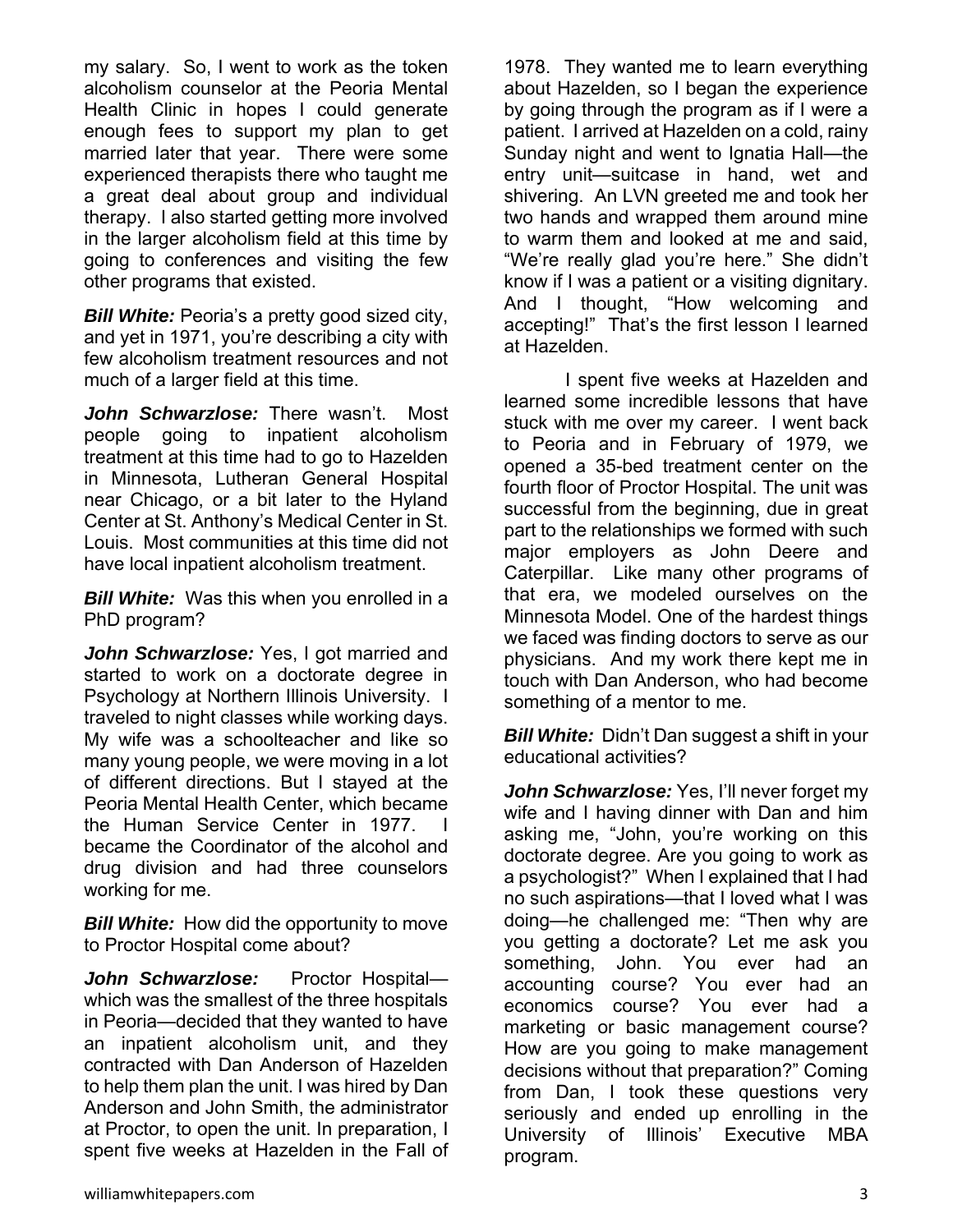*Bill White:* Dr. James West has also been an important mentor in your life. When did you first meet him?

*John Schwarzlose:* In 1974, I got involved with the first effort in Illinois to create a certification system for alcoholism counselors. I volunteered to work on one of the committees supporting this effort, and at our very fist meeting, this very distinguished looking gentlemen entered and said, "I am Dr. James West. The Illinois Medical Society felt we should have a representative here." He further introduced himself as a recovering alcoholic physician. And he seemed to be involved with anyone who was anyone concerned with alcoholism, from the major treatment centers to the Catholic Church. So, when I think back, Bill, to having Dan Anderson and Jim West as my mentors, I think that God was definitely smiling on me! They were both men of such integrity whose constant thought was "the patient comes first."

*Bill White:* John, we've talked about opportunities you said yes to. Were there any that you declined?

*John Schwarzlose:* One stands out. In 1980, I was contacted by Parkside Medical Services, which had absorbed the Lutheran General Hospital Alcoholism Treatment Unit. They explained that they were going to start alcoholism treatment units all over the country and that they wanted me to consider serving as the Executive Director of the first freestanding unit they were opening in Mundelein, Illinois. Being considered for this position was an incredible honor, but I declined it, in part because Dan Anderson suggested that there might be another opportunity on the horizon that would be a better fit for me.

# **Early Days of The Betty Ford Center**

**Bill White:** Was that opportunity the Betty Ford Center?

*John Schwarzlose:* Yes, Dan told me that I would be getting an invitation in early 1982 to come to Palm Springs, California, to interview for the CEO position of the newly

 I was only 33 years old. I often asked Mrs. Ford over the years, "Did you worry about bringing in someone to head the Betty Ford Center who was so young?" She said she didn't, and that she relied on Dan Anderson's declaration that I was the one. She also said, "John, don't ever take lightly the fact that you were the only candidate who was still married to his first wife and that you were obviously committed to each other." Given the family orientation that would permeate the Betty Ford Center in the coming years, my devotion to my own family had not escaped Mrs. Ford.

*Bill White:* What do you recall about the earliest days of the Center?

**John Schwarzlose:** By the time I got there in early '82, we had just started to lay the foundation for the original campus, and fundraising was heavily underway. Mrs. Ford and President Ford had gone to Sacramento months earlier and pushed passage of a new law creating the licensed addiction hospital. I recall Dr. Jim West, Dr. Joe Cruse and I having endless questions and walking through every aspect of the treatment design for the Center. Dan Anderson, in his wisdom, advised us, "This is not Hazelden West. This is the Betty Ford Center. You have an opportunity here to do something great and unique." So, we drew on earlier traditions but created our own brand of addiction treatment. When we started hiring people, we received more than 300 applications from all over the United States for the counseling positions. Most of the applicants had Master's in Social Work, Psychology, or Counseling, but no experience in addiction treatment. So, we did what a lot of programs did at that time. We hired some with a lot of education and others with less education but lots of recovery experience.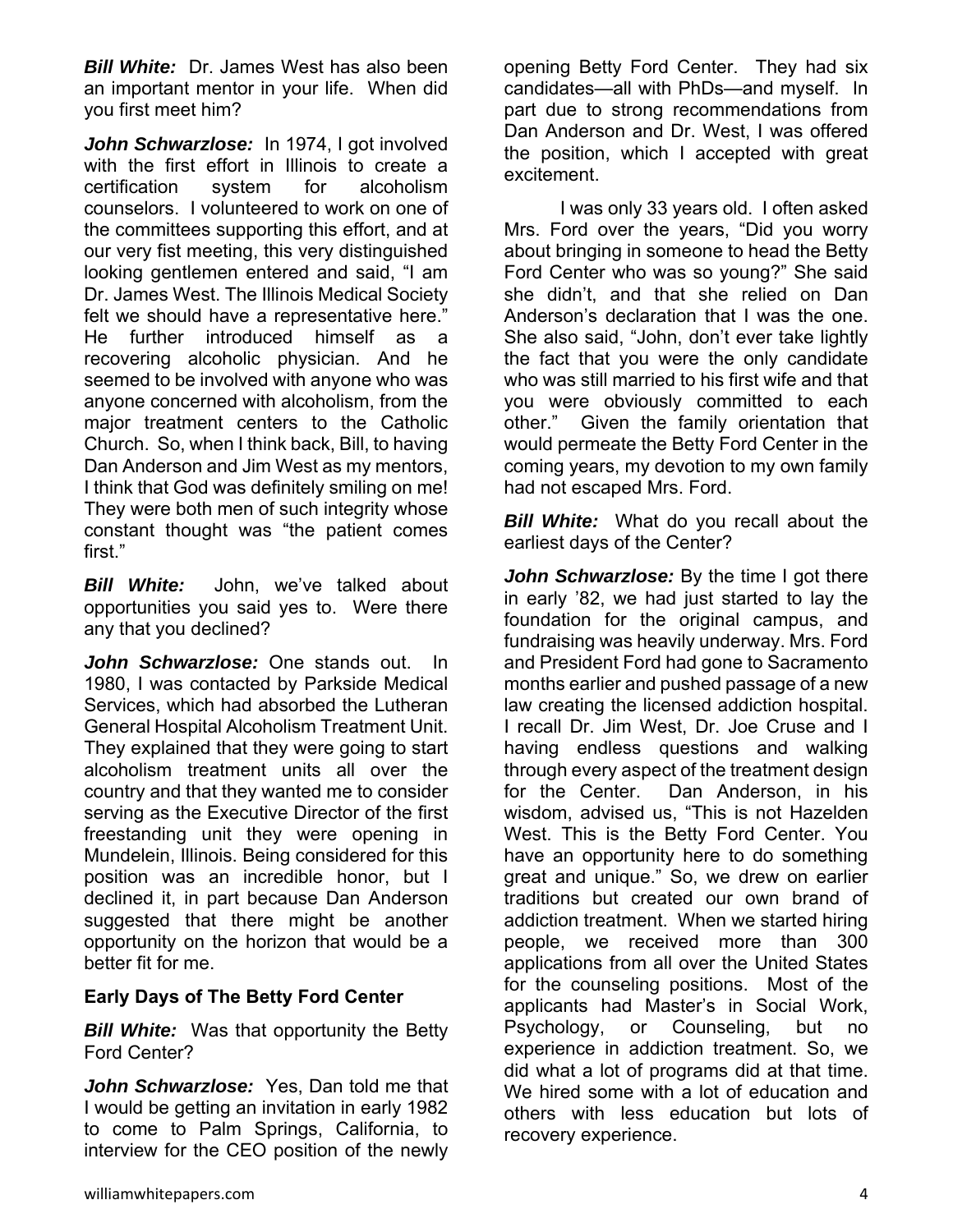Mrs. Ford and Mr. Firestone were intensely interested in everything that was going on. Before we opened our doors, we took the original 22 staff, some volunteers, Mrs. Ford, and Mr. Firestone, divided it in half, and each group stayed three days and nights overnight so we could test everything from the showers to the food. I didn't find out for almost 20 years that Mrs. Ford really didn't stay those nights. At about 10 o'clock when everybody was going to bed, the Secret Service quietly took her to her home a half mile away. We got a good laugh years later when she finally confessed that.

**Bill White:** The Ford family seems to have been involved throughout the development of the Center.

*John Schwarzlose:* Mrs. Ford and President Ford were involved in every step. He always let Mrs. Ford play the lead role with the Center, but he was involved in fundraising and legislative matters. He always said "This is Betty's place." In fact, one of the things a lot of people don't realize is that she was very much against putting her name on the Center because she only had 3-plus years of recovery when it opened. She said, "That's not very long to be clean and sober. What if I take a drink and my name is up there?" President Ford, to his credit, said, "Honey, you're right, and it's the reason why you keep practicing this program one day at a time, but think of the impact of having your name on there. It will be like a beacon to people that this is an okay place to go."

Mrs. Ford understood this because of the early response to the candor with which she had handled her treatment for breast cancer while in the White House.

*Bill White:* Mrs. Ford's own treatment for addiction seems to have also influenced the design of treatment at the Betty Ford Center.

*John Schwarzlose:* To the credit of the Navy facility at Long Beach, and to a nurse named Pat Benedict who personally guided Mrs. Ford through her treatment, Betty got introduced to two women who took her under their wings and introduced her to other

women in recovery: Muriel Zink and Mary Bel Sharbutt. Through this support, she was able to craft a very strong personal program of recovery. We wouldn't have a Betty Ford Center if she hadn't. From the very beginning, her recovery experience made us so real.

*Bill White:* What was the initial response to the opening of the Betty Ford Center?

*John Schwarzlose:* We had a dedication October 3, 1982, with at that time, Vice President George H. W. Bush, his wife, Barbara, and Bob and Delores Hope. Bob and Delores Hope had given all the land for Eisenhower Medical Center, who then gave us land for the Betty Ford Center. The following morning, Monday, October the  $4<sup>th</sup>$ , Betty went on Good Morning America live from California with David Hartman. She said, "John, don't ever let me do that again" because it was 4:30 am California time. At this early hour, she told the world that she'd opened her Center, and people from all over the world started calling for help. Her original thought was, because of the 20 million people from San Diego to Santa Barbara, that we would be a Southern California center, but from the beginning, Betty's prominence made this an international center.

 But here's the part that people don't know: Betty would spend two or three days a week at the Center, not looking at financial statements, but talking with the patients. She would come eat lunch with the patients. They were all like, "Look at that. She's sitting at our table?" She'd go over to the patio of a men or women's hall and sit and have iced tea while she talked with the patients. They'd just be shocked. If we had a patient who had a particularly difficult time accepting treatment, the counselor would sometimes send a request asking if Mrs. Ford might spend a little time with that patient. She couldn't get there fast enough. She loved it. She would tell me, "I don't know how treatment works, but I want this to be a safe and warm place for people to come."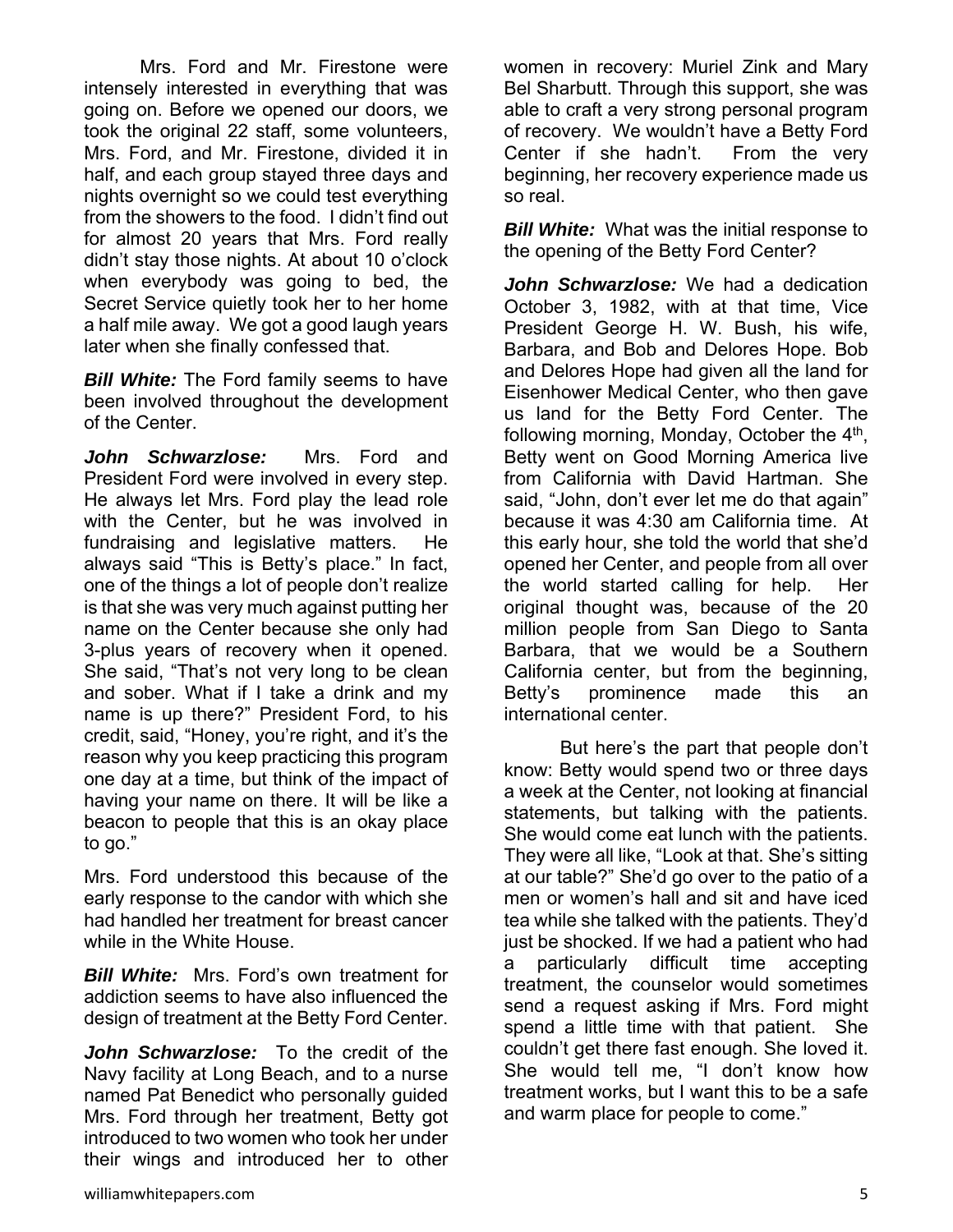*Bill White:* I seem to recall that Mrs. Ford also had an influence on the segregation of men and women patients during their treatment.

*John Schwarzlose:* Mrs. Ford supported experimenting with an all women's unit and then discussed this issue with Dan Anderson. She told him, "Based on our follow-up phone calls, it seems the women are doing better in the all women's unit." So, Dan said, "Then what are you waiting for? Make a statement to the world about what you've discovered with this trial." So we made two women's halls, two men's halls, and declared that future treatment at Betty Ford Center would be gender-specific. She knew immediately it was the right thing to do.

*Bill White:* My impression is that Mrs. Ford also had great affection for the staff at the Center.

*John Schwarzlose:* One day, Mr. Firestone and Mrs. Ford came into my office. We'd been open several months. They said, "John, how do you think the patients are doing?" I looked at these two co-founders that I loved so much, and I said, "I don't have the slightest idea." The look on their faces was like, "You smart-aleck." I said, "But if we've hired the right staff, I know the patients are going to be okay." They came to understand that the key was the staff. They talked it over, and Leonard Firestone came to a board meeting shortly after that and said, "We have to give our counselors a raise. They are our doctors."

*Bill White:* When I visit the center, I am often struck by the low turnover rate among your staff, particularly your frontline counseling staff. To what do you attribute such staff stability?

John Schwarzlose: I think it's being committed to staff, paying them well, letting them have a voice, and recognizing their achievements. Every Memorial Day, Mrs. Ford and President Ford would come—and this went on until President Ford died—and join us for a cookout for all staff and patients. Every staff member and every patient would be able to shake Betty's hand, shake

President Ford's hand. That meant so much to staff to hear the Fords' sustained commitment to the best possible care for alcoholics and addicts. Seeing that kind of commitment made what they did more than just a job.

*Bill White:* Did your focus on alumni services begin early in the Center's history?

*John Schwarzlose:*At our one-year anniversary in October of '83, we invited everybody who had gone through treatment to come back and spend the weekend with Mrs. Ford to celebrate their recovery. We had around 200 come back the first year. Betty was amazed. We had all kinds of activities—lots of 12-step meetings and talks—and that weekend started her love affair with our alumni. After that, we would have a special weekend for alums once a year, and those got to be so popular that we now have renewal weekends throughout the year.

 As you know, Bill, today we have regional alumni volunteers all over the United States and Canada. We are committed to staying in personal touch with each patient for a year after discharge. We now offer 12 months of monitoring for patients completing 90 days of treatment. We do chat rooms on our own website for alums. We want them to feel like they're part of the family. It's interesting that the initial funding to support all these alumni services came from the first two alumni on the Board of Directors, who out of their own pockets, said, "Let's create a full-time alumni office. Here's the funding for it." And we provide patient scholarships for many of our alums to attend the renewal weekends.

 Many patients returned for alumni or renewal weekends just to see Mrs. Ford again. They'd come up to her and say, "Mrs. Ford, I can never thank you enough. You saved my life." And Betty would look at them with those incredible eyes and say, "I really appreciate that, but don't thank me. You did it." She wanted them to look in the mirror in awe and say, "Look at me today."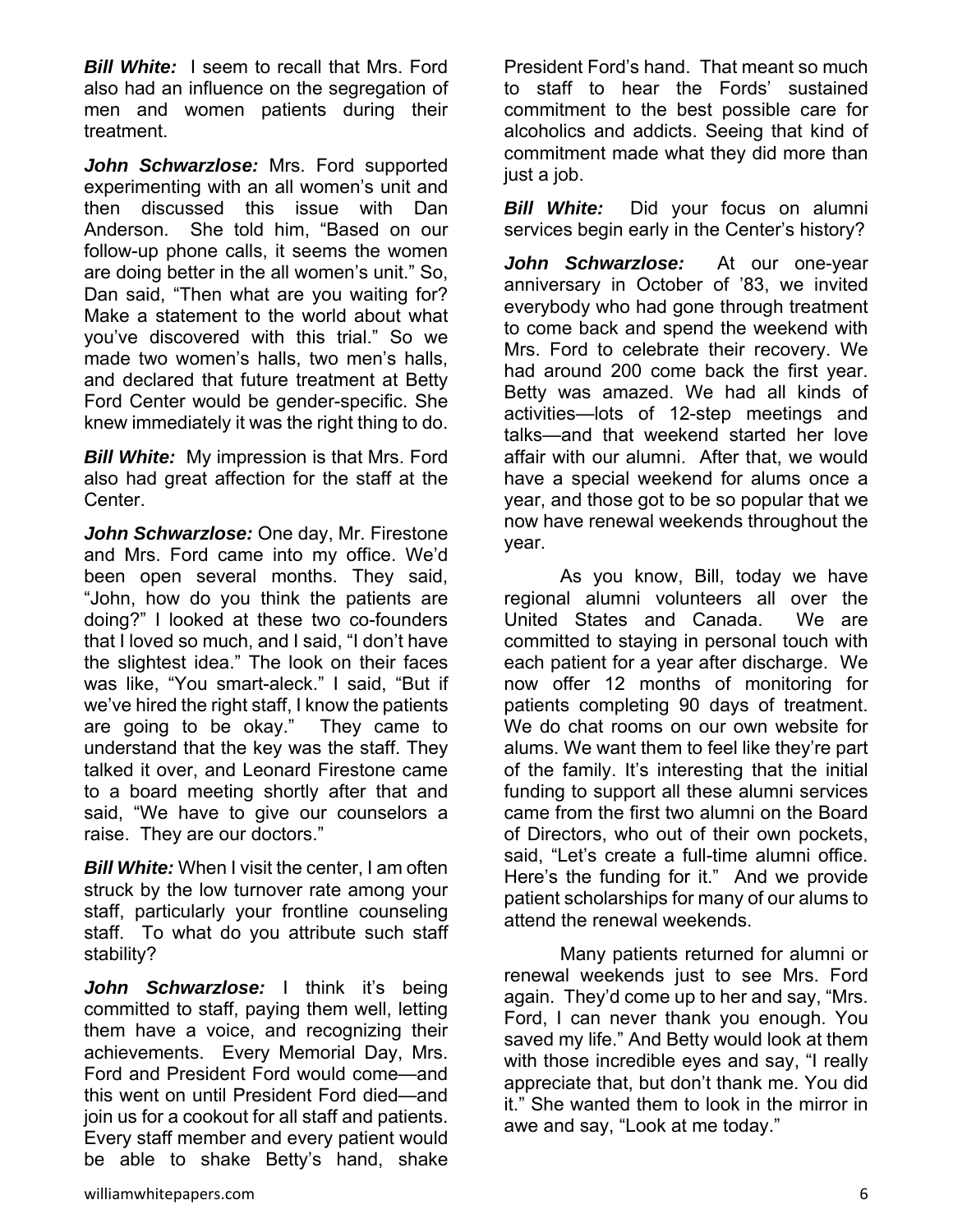# **Betty Ford Center: Image versus Reality**

*Bill White:* The Betty Ford Center got an early reputation of being a treatment center for celebrities—the rich and famous.

*John Schwarzlose:* We did get that reputation, and it drove us nuts. We'd been open one year, and I looked out of my office window and saw a Gray Line tour bus driving through the campus. I called the local Gray Line operator to protest and he said, "After Frank Sinatra's home, you're the second most requested place tourists want to see." I explained, "Well, that's very nice, but you can't drive your bus on our campus." We have treated some very famous people, but they are not our typical patient. This image began to change when people saw us sponsoring such things as children's programs for the migrant community.

**Bill White:** I seem to recall you also taking steps to increase access to the Center.

*John Schwarzlose:* Yes, from the earliest days, we offered patient scholarships. No one comes for free because we believe each patient and family have to have a personal investment in their treatment. But we said that if the family could come up with a couple thousand dollars and meet all other criteria for admission, we would pay all the rest of their treatment costs out of a scholarship fund. So, we raised lots of money to do that. Today, we give more than \$4 million a year in patient scholarships; meaning that 15% of patients in all of our programs are receiving financial assistance.

# **Betty Ford Center Programs**

*Bill White:* John, give our readers a feel for some of the specialty programs that emerged at Betty Ford Center, particularly the focus on family and children.

*John Schwarzlose:* Betty and I were convinced that family involvement should begin the day treatment started, but many people cautioned us to wait until late in treatment to involve the family. We said, "No, we're going to have two family counselors the day we open our doors so that when family members bring their loved

ones in for admission, they can meet with the family counselor for support and make plans for Family Week." So, our tradition of having early family engagement and an intense Family Week during the third week of treatment started from Day One when we opened. We also said, "The cost of going through Family Week is included in the cost of treatment, and so the only cost is you getting on a plane and coming here." We found very early that some people didn't have the money to buy a plane ticket or stay in a motel when they came here even though we would get them reduced rates. So, there was this woman that Mrs. Ford had known for many years, and she wanted to leave us some money. We said, "Leave us a fund that is a family trust fund that can be used only for one thing: to support any family or loved one who wants to come for Family Week who could not otherwise afford it." She said, "I'd love to do that."

*Bill White:* What about the children's program?

*John Schwarzlose:* The children's program is an interesting story. Early in our experience with Family Week, we recognized that the children were sitting all day long in groups and lectures and other activities that were tough for them to benefit from. So we started thinking about the needs of these children and pulling them out for activities that more specifically met their needs. Then in late 1996, we hired Jerry Moe to develop a specialized children's program and raised private funds to support the program. Betty was so excited about the Children's Program and the potential we had to change the family legacy. Talk about prevention in its purest form. And then we had requests to export the Children's Program to other cities, but Betty refused to franchise the Program.

*Bill White:* But you did subsequently develop a Children's Program in Dallas.

*John Schwarzlose:* Yes, and it's very interesting how that happened. The large alumni group we have in Texas wanted us to bring a Children's Program to Texas. The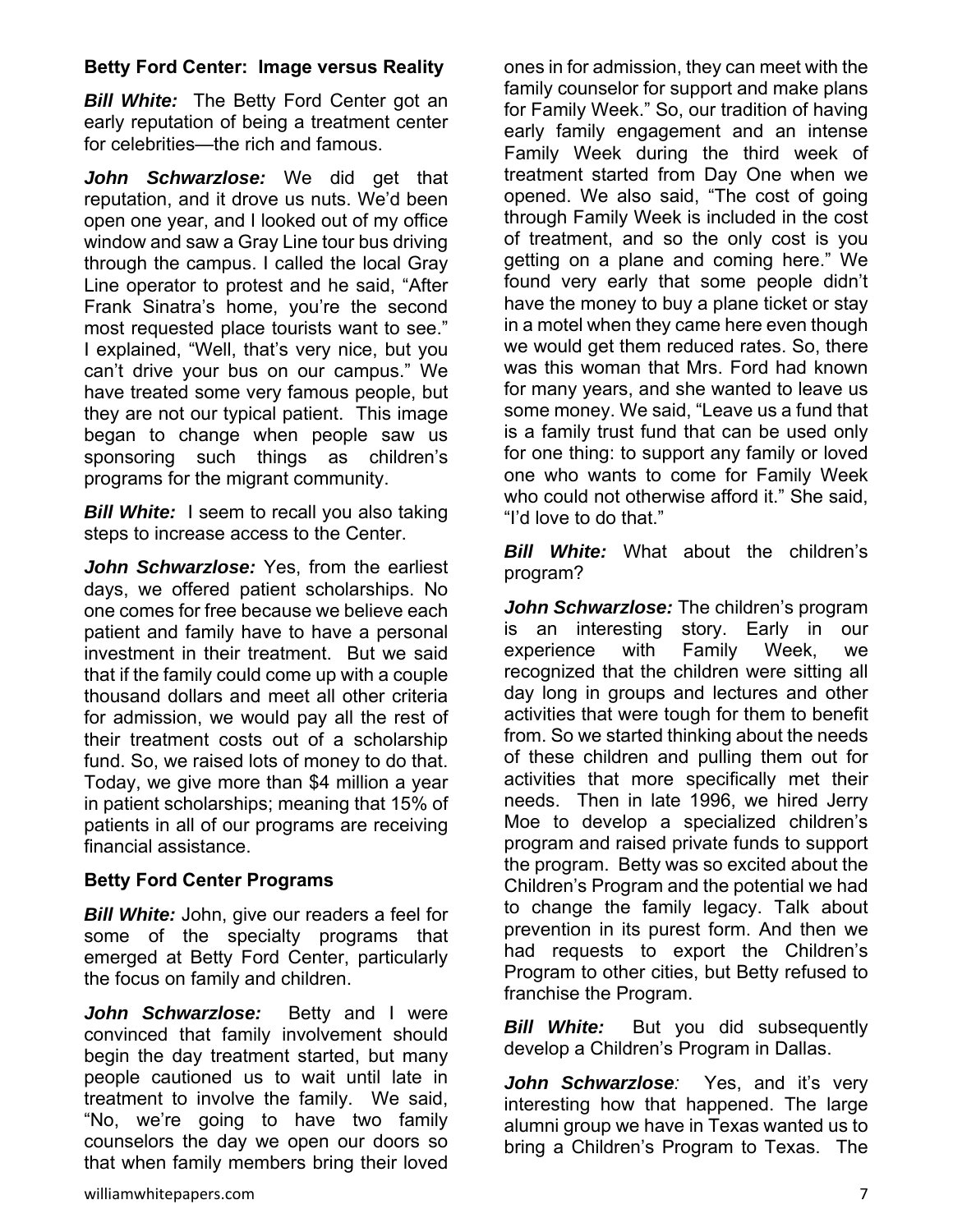alumni raised \$5 million for this program to create a financial foundation that would ensure our ability to stay and become part of the community. We then opened an office in Texas that works with the YMCA, the Boys and Girls Clubs, and other youth-serving agencies.

Betty was there the day it opened. Her hand was in all of this. She recognized that helping families and children was her legacy. In her many talks to support projects like this, she often did not talk about the Betty Ford Center. Her message was about treatment and recovery for families and children. Her message was not, "Come to the Betty Ford Center." It was "Recovery is possible. Don't ever give up on anyone!"

*Bill White:* John, let me ask you about another program that I think will surprise some of our readers. Talk about the history of the Betty Ford Center's involvement with Native communities.

*John Schwarzlose:* This involvement began when the Indian Health Service approached us about treating Native people from their western region, including Utah, Arizona, and California. We readily accepted this proposal and provided training to our staff that would help address cultural aspects of treatment and recovery for these patients. Then in the late 1990s, members of the Alkali Lake Tribe in British Columbia visited the Betty Ford Center. They told us the story of this tribe's remarkable transformation from a community that had once suffered from a 90% addiction rate. We were so impressed with their story that several staff visited Alkali Lake, and they asked us if we would become involved with their recovering community, which we were honored to do. We have been involved there ever since and have a staff person, Patrick Haggerson, who goes up there regularly to meet with tribal leaders and to provide educational and counseling services, including programs for families and children. The Alkali Lake story is remarkable—from a community devastated by addiction to a story of community recovery. Our latest involvement with Native communities is with

the Lakota Sioux on the Rosebud Reservation in South Dakota. This is the part of the work of the Betty Ford Center that is obscured by our celebrity reputation.

#### **A Place of Safety**

*Bill White:* One of the things I notice when I am on the Betty Ford Center campus is its sense of safety and sanctuary.

John Schwarzlose: I think spiritual awakenings and spiritual events happen here all the time. We work hard to create a place where that can happen. At the end of the day, that's what Mrs. Ford wanted to create: a place of healing, a place of safety. I'll tell you a story that says something about the Betty Ford Center and about recovery. A very famous woman was in treatment in a coed unit in the days before our gender segregation, and she had taken the role of mothering the men on the unit. One day, the therapist skillfully said, "It's time now for you to focus on you. This isn't just about you taking care of other people." The patient was so taken back by the focus going on her that she angrily walked out of group and called American Airlines, declaring "This is and I need a first class flight out of here tomorrow morning." The reservationist said, "I'll be happy to do that, but I want to first tell you your announcement that you were entering Betty Ford Center gave me the courage to keep going to meetings. I'm in recovery also." Well, the celebrity was stunned and said, "Never mind about the ticket," put the phone down, and came to tell me this story. "It was God telling me to get my butt back into treatment. I haven't packed my bags. Is it ok to stay?" I walked her over to her unit and of course, she was welcomed back. When you create an environment of such caring and safety, that kind of thing can happen every day.

# **A Personal Commitment**

*Bill White:* John, you're one of the most tenured addiction treatment CEOs in the United States at this point. You once told me a story about a personal commitment that Mrs. Ford had asked of you. Could you tell that story?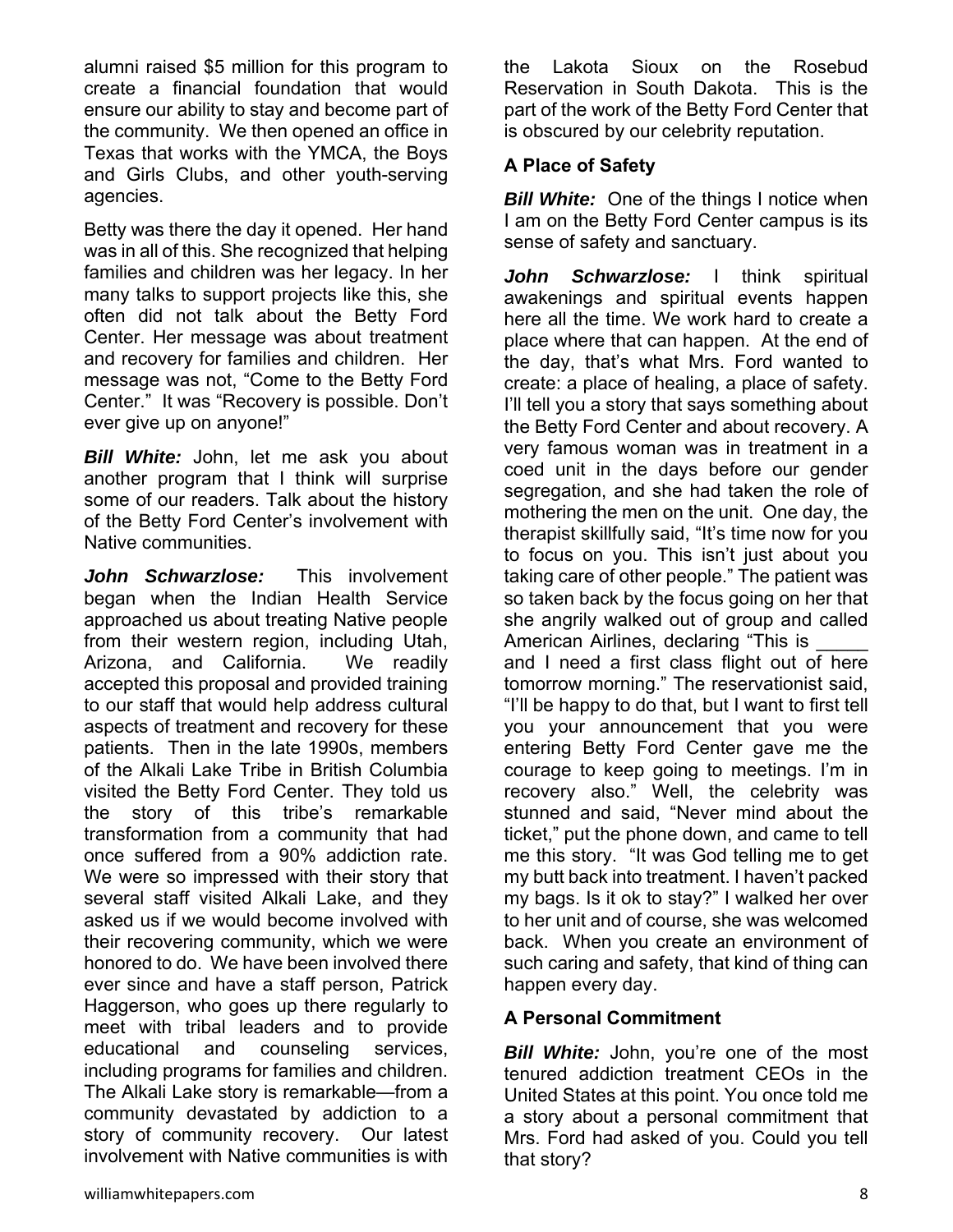*John Schwarzlose:* Sure. We'd been open about five years, and Betty came to me and said, "John, will you give me a commitment?" I said, "To the Betty Ford Center?" "No," she said, "To me." I said, "Absolutely." Over the years, when other leading centers had openings for a CEO, I was very flattered to get calls or visits inquiring about my availability. I would explain to them that I could not leave the Betty Ford Center because of a personal commitment I had made to Mrs. Ford years earlier. I didn't fully comprehend at the time the enduring power of the oath I had given her.

*Bill White:* I've witnessed the rise and fall of a lot of the leaders in our field. Given your tenure, what guidance do you have about how people can sustain themselves and their health over a long career?

*John Schwarzlose:* I think you have to have a life outside of the center. When I was coaching my son's Little League team or going on a hike with one of my daughters, I wasn't thinking about the Center. Being totally preoccupied with a singular part of your life can destroy people. I don't walk around with a Blackberry or an iPhone glued to my hand. The day I have to have email access 24/7, I'm in trouble.

# **Congressional Testimony**

*Bill White:* Because of the visibility of the center, you and Mrs. Ford have had a lot of opportunities to testify before House and Senate committees. What stands out most for you from these experiences?

**John Schwarzlose:** On the positive side, I recall how Rosalynn Carter and Betty Ford joined hands and said, "When they define the basic healthcare benefit, we want mental health and addiction treatment services to be included." I was very impressed with what these two women were able to achieve standing together. On the negative side was one of the true wakeup experiences of my life in 1998. President and Mrs. Ford said, "We have to be in Washington, DC June  $4<sup>th</sup>$ through the  $7<sup>th</sup>$ . Let's go the 1<sup>st</sup> of June and make visits to the White House, to the leadership in the House and Senate, and get

people excited about our issue." President Ford was able to make all the appointments. We went to the leadership, both Democrats and Republicans, and got absolutely nowhere. They would look at President and Mrs. Ford and even talk about family encounters with alcoholism in their lives growing up. One man said, "Both my mother and father were alcoholics." One Senator said, "I lost a son to a drunk driver." And then President and Mrs. Ford would say, "Well then surely, you'll be a leader in this issue," and they would say, "No." We were astounded at the resistance to raising this as a national agenda item.

# **The Betty Ford Institute**

**Bill White:** One of the recent endeavors of the Betty Ford Center is creation of the Betty Ford Institute (BFI). Could you describe the Institute and its mission?

*John Schwarzlose:* Betty Ford Institute was the last piece of Betty's vision before she stepped aside as Chair of the Board of the Betty Ford Center. She did not want the Betty Ford Center franchised into a national treatment system, but she wanted to be able to have a platform through which the Betty Ford Center could influence the larger field. So, we launched the Institute to focus on translating research on treatment, recovery, and prevention. Most of the existing institutes—TRI, Lighthouse Institute, and others—are supported primarily by funds from the federal government. Our vision was to support the Betty Ford Institute through private philanthropy to assure its independence of voice. So, we've done that and taken on such projects as creating a consensus definition of recovery, exploring post-treatment continuing care, and reviewing graduate medical education on addiction. This September, we're having a conference on parenting and recovery. For Betty, it was a way to keep the legacy going by reaching beyond the treatment provided at the Betty Ford Center.

*Bill White:* I was impressed from the beginning with BFI's willingness to take on